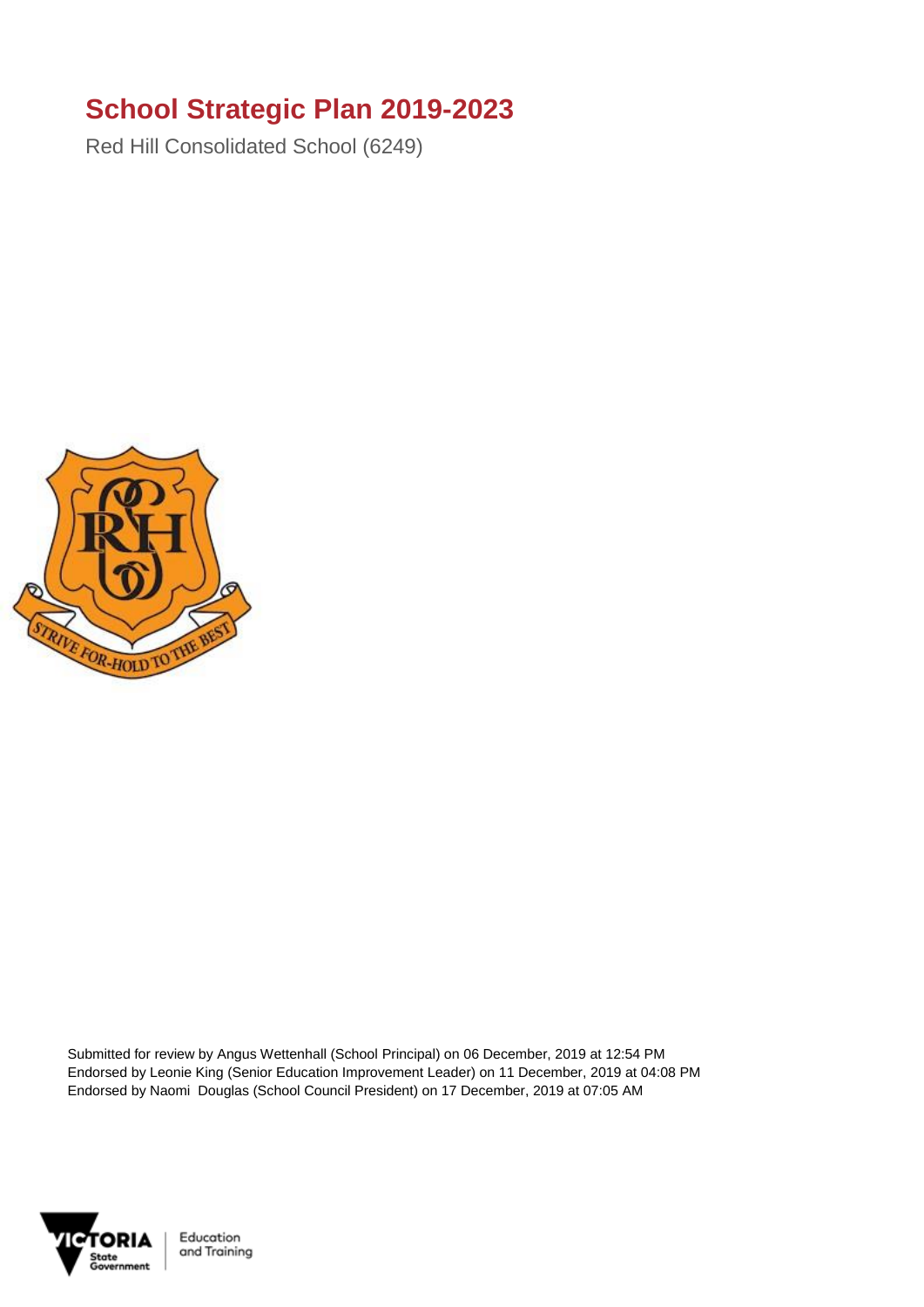## **School Strategic Plan - 2019-2023**

Red Hill Consolidated School (6249)

| <b>School vision</b>        | Through the Contemporary Learning Experience framework we will provide a rich learning environment that is student centred,<br>technology enriched, question driven, skills based and contextually relevant. We will promote creativity and provide every opportunity<br>for students to develop the essential skills to be active participants in a global community.                                                                                                                                                                                                                                                                                                                                                                                                                                                                                    |
|-----------------------------|-----------------------------------------------------------------------------------------------------------------------------------------------------------------------------------------------------------------------------------------------------------------------------------------------------------------------------------------------------------------------------------------------------------------------------------------------------------------------------------------------------------------------------------------------------------------------------------------------------------------------------------------------------------------------------------------------------------------------------------------------------------------------------------------------------------------------------------------------------------|
| <b>School values</b>        | We move between structured, comfortable and critical collaboration, recognising the need for all types of collaboration and the<br>importance of critical collaboration to our development as a school. Synergistic Collaboration at Red Hill is characterised by:<br>COMMUNICATION where contributions are clear and constructive, Listening is genuine, respectful and understanding and<br>conversations remains focused.<br>ACTIVE PARTICIPATION where role clarity that utilises and develops strengths, we share collective responsibility and consensus<br>without conformity.<br>PRIORITISATION where clear goals and agendas are established and adaptability and transparency are valued.<br>GROWTH MINDSETS where questioning for understanding occurs, Feeding-forward to develop capacity and up-skilling through<br>deepened understanding. |
| <b>Context challenges</b>   | To improve students' cognitive engagement and active involvement in their learning - particularly in the teaching of Mathematics,<br>there was little evidence of differentiation of curriculum. Students reported they are often not sufficiently challenged in their work,<br>particularly in Mathematics. These factors were seen throughout the review process as barriers to improvement in cognitive<br>engagement in learning. Staff expressed some frustration with the completion of the tracking sheet to monitor student progress.                                                                                                                                                                                                                                                                                                             |
| Intent, rationale and focus | As a school we strongly believe in our pedagogical model, the Contemporary Learning Experience, and our staff are committed to<br>seeing it embedded in our every day practice. However, upon reflection through the review process we found that we have missed<br>the opportunity to completely embrace the five overarching elements to the CLE; being student-centred, question driven, contextually<br>relevant, skills based and technology enriched learning. Through this Strategic Plan we aim to continue to strengthen staff, student<br>and parent understanding of our pedagogical model and see it become a part of everything we do.<br>Through the review process it was highlighted that our teacher judgement does not necessarily reflect the true abilities of our                                                                    |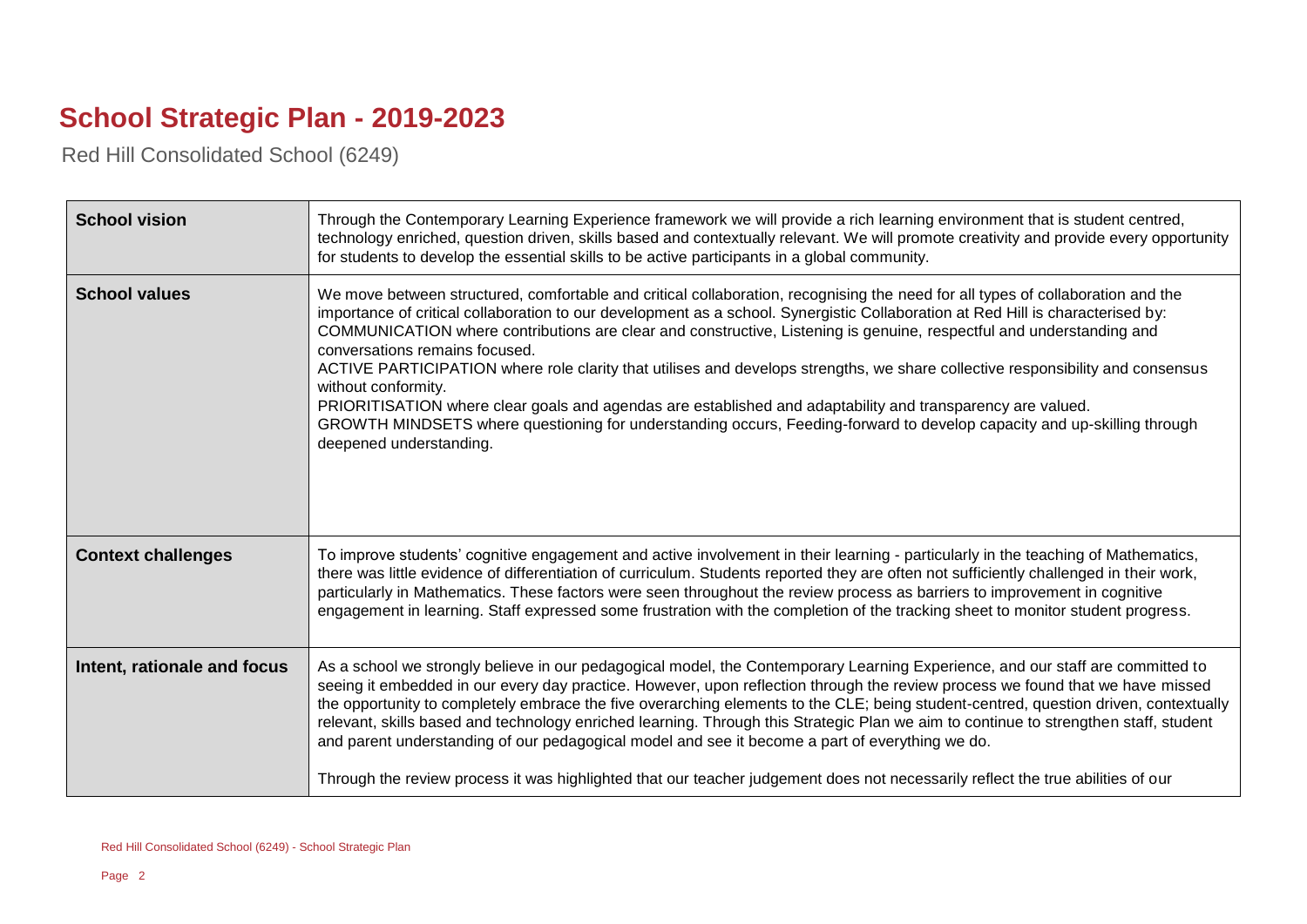students. We have historically placed a vast majority of students at level in all areas of the curriculum, despite the fact that a large number of them are probably performing well above. Our historical NAPLAN results over time do not correlate with teacher judgement, adding to the belief of the review panel that we are not accurately assessing our learners and, as a result, are not catering for the learning needs of our students. We also identified that there is a need for our students to take a more active role in their learning and for staff to allow for increased student voice and agency in the curriculum.

As a school we have identified that it is a priority to provide teachers with more reliable and meaningful assessment tools, as well as professional learning in how to analyse and use collected evidence of learning to inform future teaching and learning opportunities. A second focus will be on embedding our instructional model, the Gradual Release of Responsibility, to provide a consistent lesson structure for teachers that facilitates targeted teaching, student agency and reflection.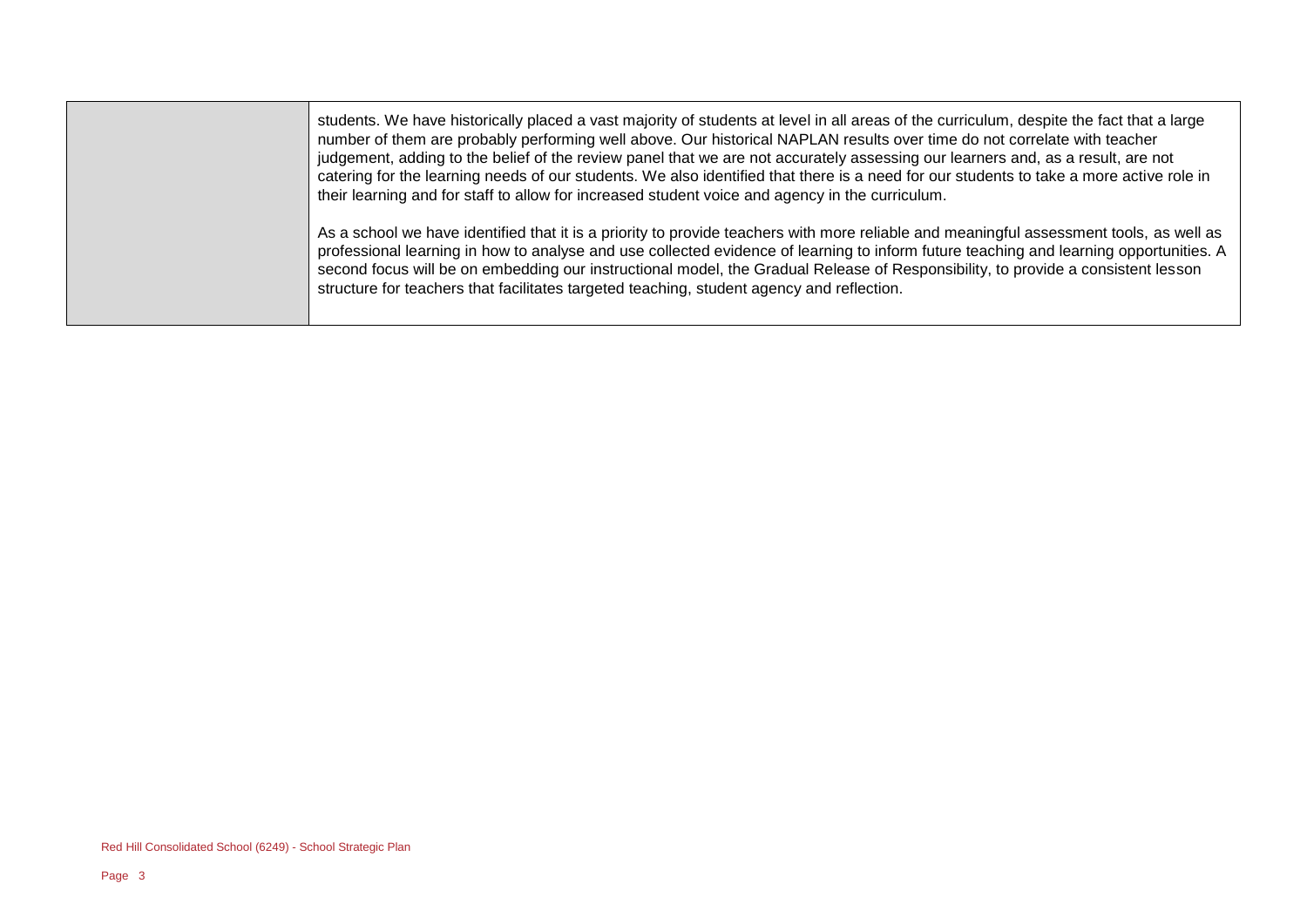## **School Strategic Plan - 2019-2023**

 $\overline{\phantom{a}}$ 

Red Hill Consolidated School (6249)

 $\overline{a}$ 

| Goal 1                                                                    | To improve student outcomes in all strands of Mathematics                                                                                                                                                                                                                                                                 |
|---------------------------------------------------------------------------|---------------------------------------------------------------------------------------------------------------------------------------------------------------------------------------------------------------------------------------------------------------------------------------------------------------------------|
| Target 1.1                                                                | To increase the percentage of students achieving high benchmark growth in Numeracy from 9% in 2018 to 30% in 2023.                                                                                                                                                                                                        |
| Target 1.2                                                                | To maintain the percentage of matched cohort students in the top two bands in NAPLAN Numeracy between Year 3 and<br>Year 5.                                                                                                                                                                                               |
| Target 1.3                                                                | To increase the proportion of students who are teacher assessed above the expected level across the school in the<br>following strands:<br>* Measurement and Geometry from 8% in 2018 to 30% in 2023<br>* Number and Algebra from 18% in 2018 to 35% in 2023<br>* Stastics and Probability from 8% in 2018 to 30% in 2023 |
| <b>Key Improvement Strategy 1.a</b><br>Evaluating impact on learning      | Develop and implement a school-wide assessment schedule to ensure student achievement is measured accurately                                                                                                                                                                                                              |
| <b>Key Improvement Strategy 1.b</b><br>Curriculum planning and assessment | Build teacher capacity to use the Victorian curriculum and data/evidence to inform planning and provide student feedback                                                                                                                                                                                                  |
| <b>Key Improvement Strategy 1.c</b>                                       | Build teacher capacity to embed and enhance the Instructional Model to develop student-centred learning                                                                                                                                                                                                                   |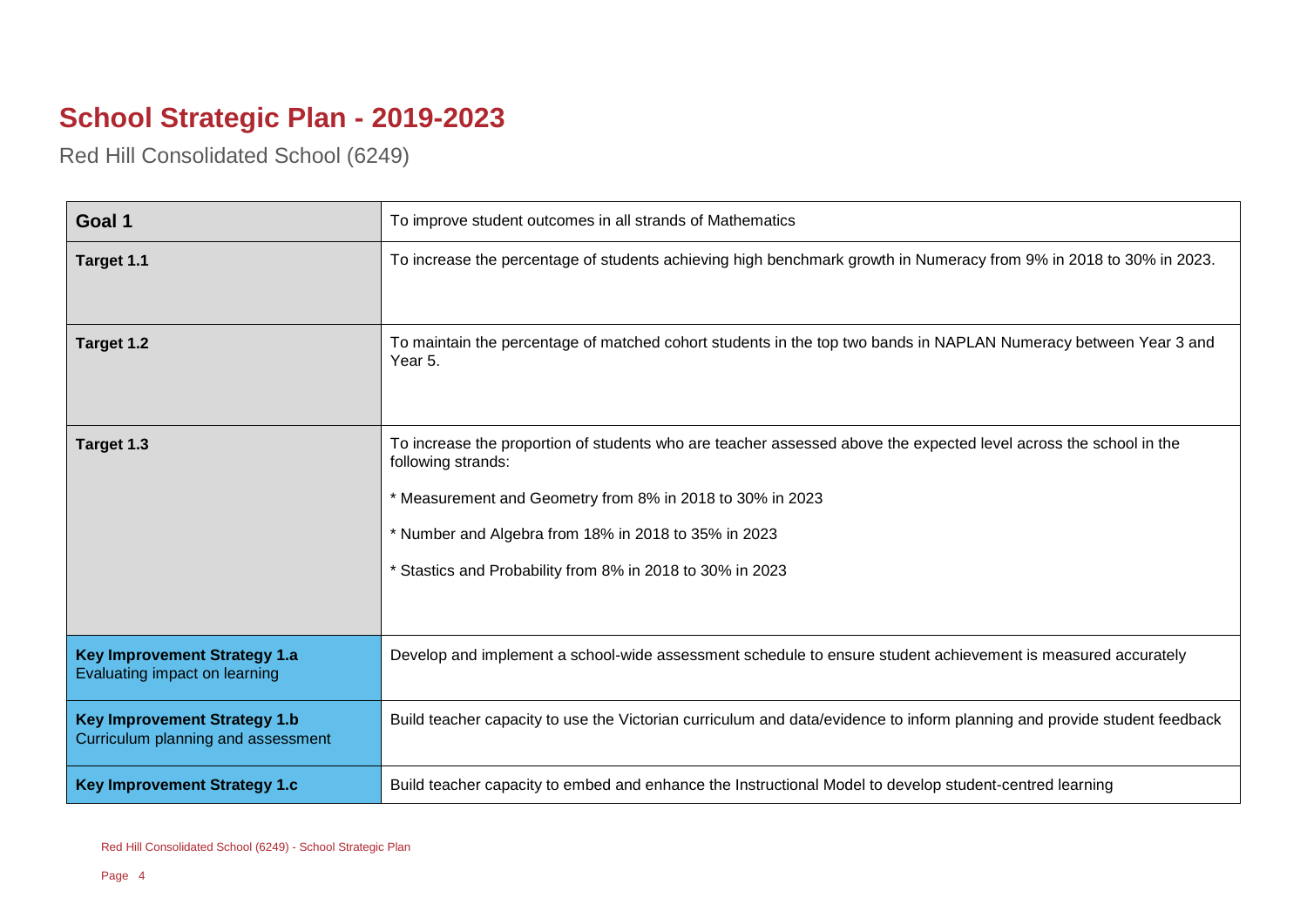| <b>Building practice excellence</b>                                        |                                                                                                                                                                                               |
|----------------------------------------------------------------------------|-----------------------------------------------------------------------------------------------------------------------------------------------------------------------------------------------|
| Goal 2                                                                     | To improve student outcomes in Reading and Writing                                                                                                                                            |
| Target 2.1                                                                 | To maintain the percentage of students achieving medium and high benchmark growth in Reading and improve the<br>percentage of students achieving high growth from 26% in 2019 to 30% in 2023. |
| Target 2.2                                                                 | To maintain the percentage of matched cohort students in the top two bands in NAPLAN Reading and Writing between<br>Year 3 and Year 5.                                                        |
| Target 2.3                                                                 | To increase the proportion of students who are teacher assessed above the expected level across the school:                                                                                   |
|                                                                            | * In Reading and Viewing from 39% in 2018 to 50% in 2023.                                                                                                                                     |
|                                                                            | * In Writing from 22% in 2018 to 35% in 2023.                                                                                                                                                 |
|                                                                            |                                                                                                                                                                                               |
| <b>Key Improvement Strategy 2.a</b><br>Evaluating impact on learning       | Develop and implement a school-wide assessment schedule to ensure student achievement is measured accurately                                                                                  |
| <b>Key Improvement Strategy 2.b</b><br>Curriculum planning and assessment  | Build teacher capacity to use the Victorian curriculum and data/evidence to inform planning and provide student feedback                                                                      |
| <b>Key Improvement Strategy 2.c</b><br><b>Building practice excellence</b> | Build teacher capacity to embed and enhance the Instructional Model to develop student-centred learning                                                                                       |
| Goal 3                                                                     | To improve student capacity to actively lead their own learning                                                                                                                               |